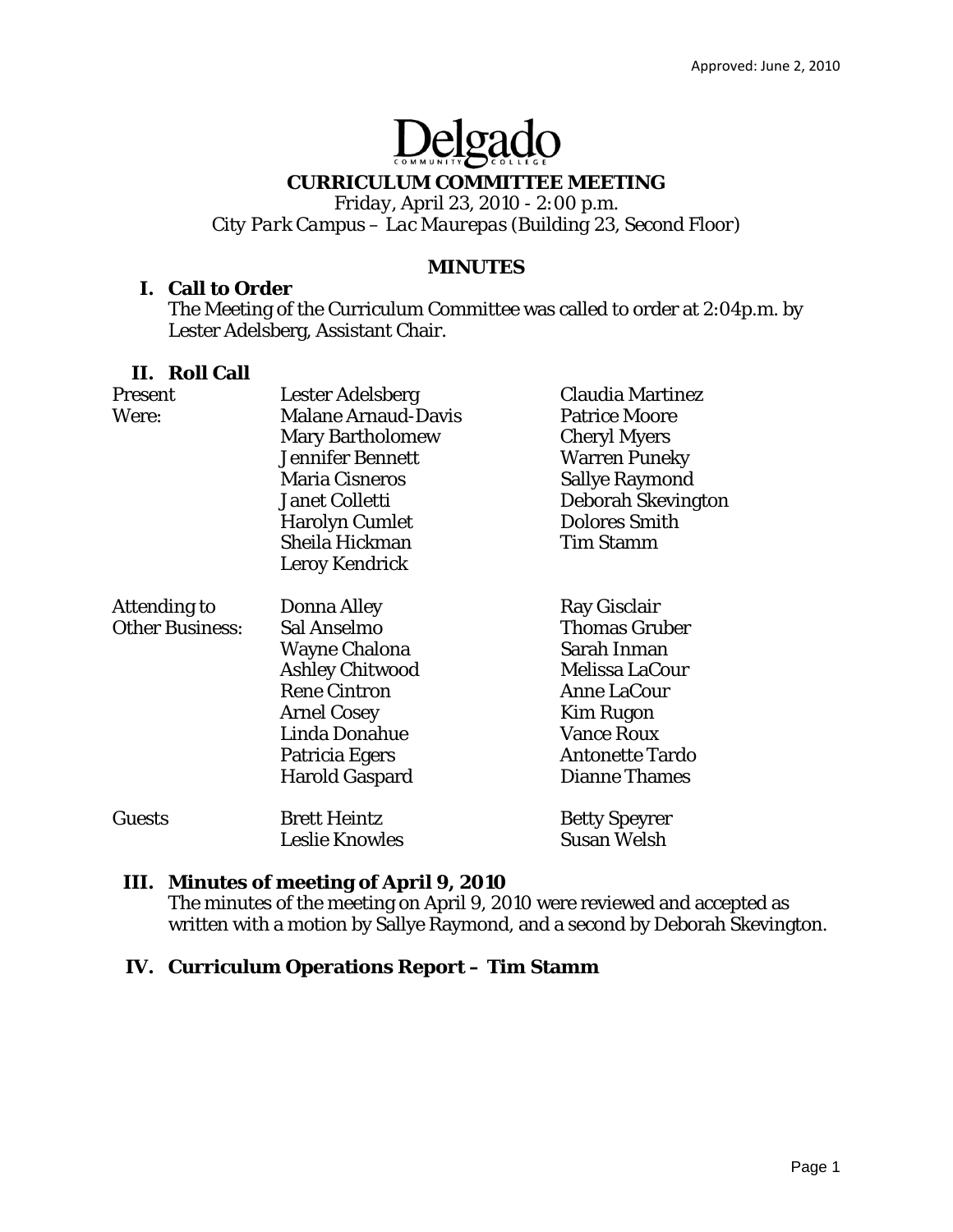# **V. Board of Regents for Louisiana Higher Education Policy Updates**

a) **Academic Affairs Policy 2.15: Definitions of Undergraduate/Graduate Certificates and Undergraduate Degrees** 

The standard number of credits required for the Associate Degree will be 60. Given that the Associate of Applied Science (A.A.S.) degree is designed to prepare students to directly enter careers upon graduation, A.A.S. programs often require additional technical training; consequently, A.A.S. degree programs may range from 60-72 hours. Exceptions to the standard number of credits must be approved according to the respective System's policy. The Board of Regents will periodically review both the number of credit hours required and approved exceptions to the 60-hour standard. Update: LCTCS Action: All Associate Degrees (A.A., A.S., A.A.S., and A) will meet the 60 hour standard; exceptions must be approved, and must be consistent across LCTCS colleges.

# **VI. New Business**

## a) **Business & Technology/Web Site Design**

**Program Revision:** Certificate of Technical Studies in Web Site Design. Revise the Certificate of Technical Studies program in Web Site Design to provide students with choices for expanded career options. Total program hours remain the same. Motion to accept proposal **[Motion: Mary Bartholomew; Second: Sheila Hickman; Carried, Unanimously]** 

#### b) **Business & Technology/CMIN**

**Program Revision:** Associate of Applied Science in Computer Information Technology. Revise the Web Design Specialist Concentration of the Associate of Applied Science in Computer Information Technology to address recent modifications to the curriculum. Total program hours remain the same. Motion to accept proposal **[Motion: Mary Bartholomew; Second: Sheila Hickman; Carried, Unanimously]**

# c) **Business & Technology/CMIN**

**Change of Course Title:** ADOT-225: Web Animation and Multimedia for Windows. Change the title of ADOT-225: Web Animation and Multimedia for Windows to ADOT-225: Multimedia and Animation Technologies with Flash. The proposed title more accurately reflects the content and student learning outcomes of the course. Motion to accept proposal **[Motion: Mary Bartholomew; Second: Jennifer Bennett; Carried, Unanimously]**

#### d) **Business & Technology/CMIN**

**Concept Proposal of a New Technical Competency Area:** Creation of a new twelve (12) credit hour Technical Competency Area (TCA) in Digital Media Technologies. Digital Media focuses on the development,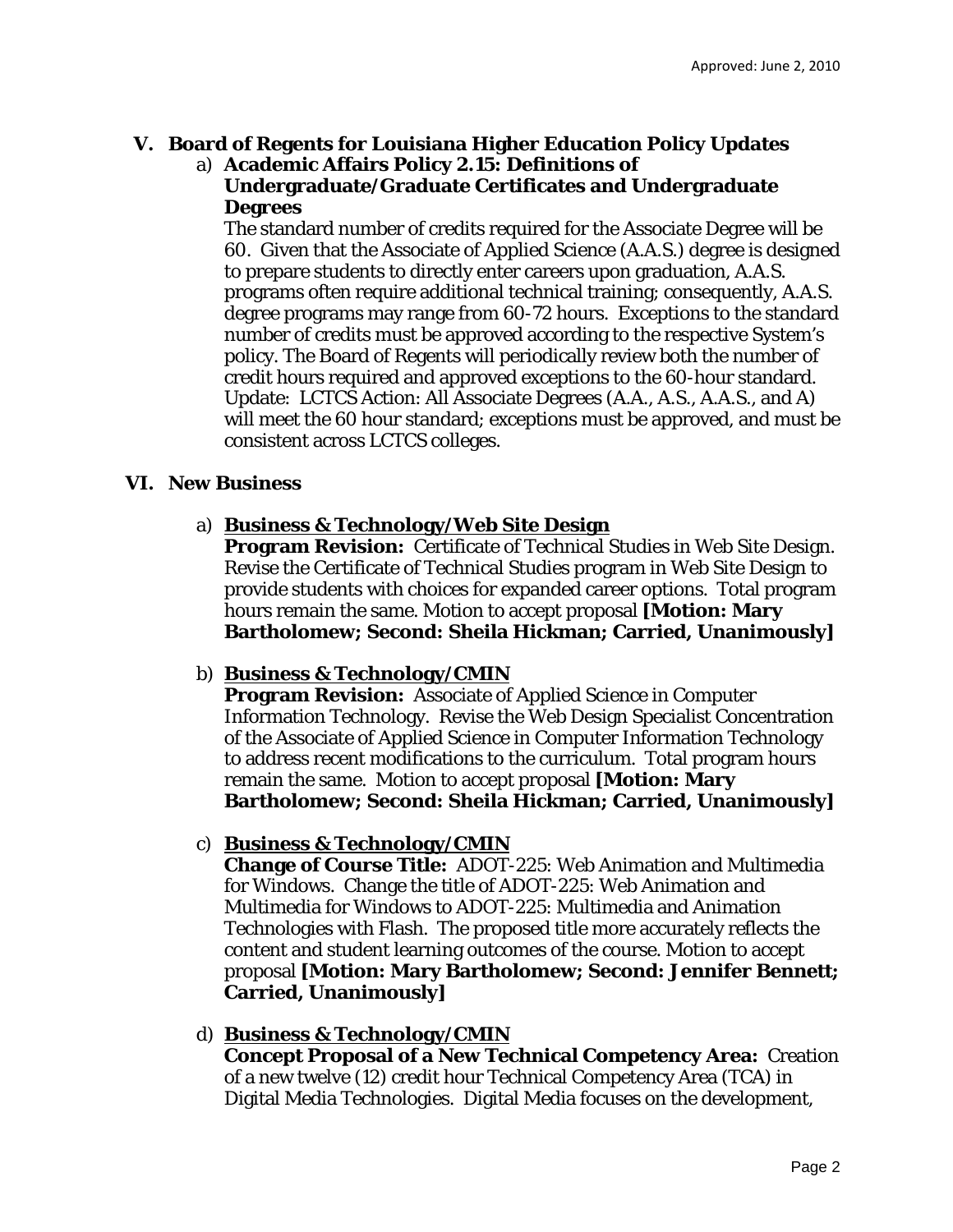use, critical evaluation, and regulation of new electronic communication technologies using computer applications. The proposed Technical Competency Area will prepare individuals to function as developers and managers of digital communications media. Includes instruction in computer and telecommunications technologies and processes; design and development of digital communications; marketing and distribution; digital communications regulation, law, and policy; the study of human interaction with, and use of, digital media; and emerging trends and issues. Motion to accept proposal **[Mary Bartholomew; Second: Patrice Moore; Carried, Unanimously]** 

e) *The agenda was reordered and items were combined for discussion. Original Placement Items VI. e. to VI. m.* 

## **Arts & Humanities/CRJU/SOCI**

**Change of Prerequisite Requirements:** CRJU-209/SOCI: Criminology. Addition of CRJU-103: Corrections Process OR CRJU-105: Criminal Justice System as a prerequisite to CRJU-209/SOCI-209: Criminology. Currently, the course has no prerequisite requirements. As a 2XX level capstone course, foundational knowledge in Criminal Justice is necessary for student success in the Associate of Arts degree in Criminal Justice.

## **Arts & Humanities/CRJU**

**Change of Prerequisite Requirements:** CRJU-298: Criminal Justice Practicum. Addition of CRJU-103: Corrections Process OR CRJU-105: Criminal Justice System as a prerequisite to CRJU-298: Criminal Justice Practicum. Currently, the course has no prerequisite requirements. As a 2XX level capstone course, foundational knowledge in Criminal Justice is necessary for student success in the Associate of Arts degree in Criminal Justice.

#### **Arts & Humanities/CRJU**

**Change of Prerequisite Requirements:** CRJU-203: Evidence. Addition of CRJU-103: Corrections Process OR CRJU-105: Criminal Justice System as a prerequisite to CRJU-203: Evidence. Currently, the course has no prerequisite requirements. As a 2XX level course, foundational knowledge in Criminal Justice is necessary for student success in the Associate of Arts degree in Criminal Justice.

#### **Arts & Humanities/CRJU**

**Change of Prerequisite Requirements:** CRJU-204: Legal Rights of the Confined. Addition of CRJU-103: Corrections Process OR CRJU-105: Criminal Justice System as a prerequisite to CRJU-204: Legal Rights of the Confined. Currently, the course has no prerequisite requirements. As a 2XX level course, foundational knowledge in Criminal Justice is necessary for student success in the Associate of Arts degree in Criminal Justice.

#### **Arts & Humanities/CRJU**

**Change of Prerequisite Requirements:** CRJU-222: Drug Abuse. Addition of CRJU-103: Corrections Process OR CRJU-105: Criminal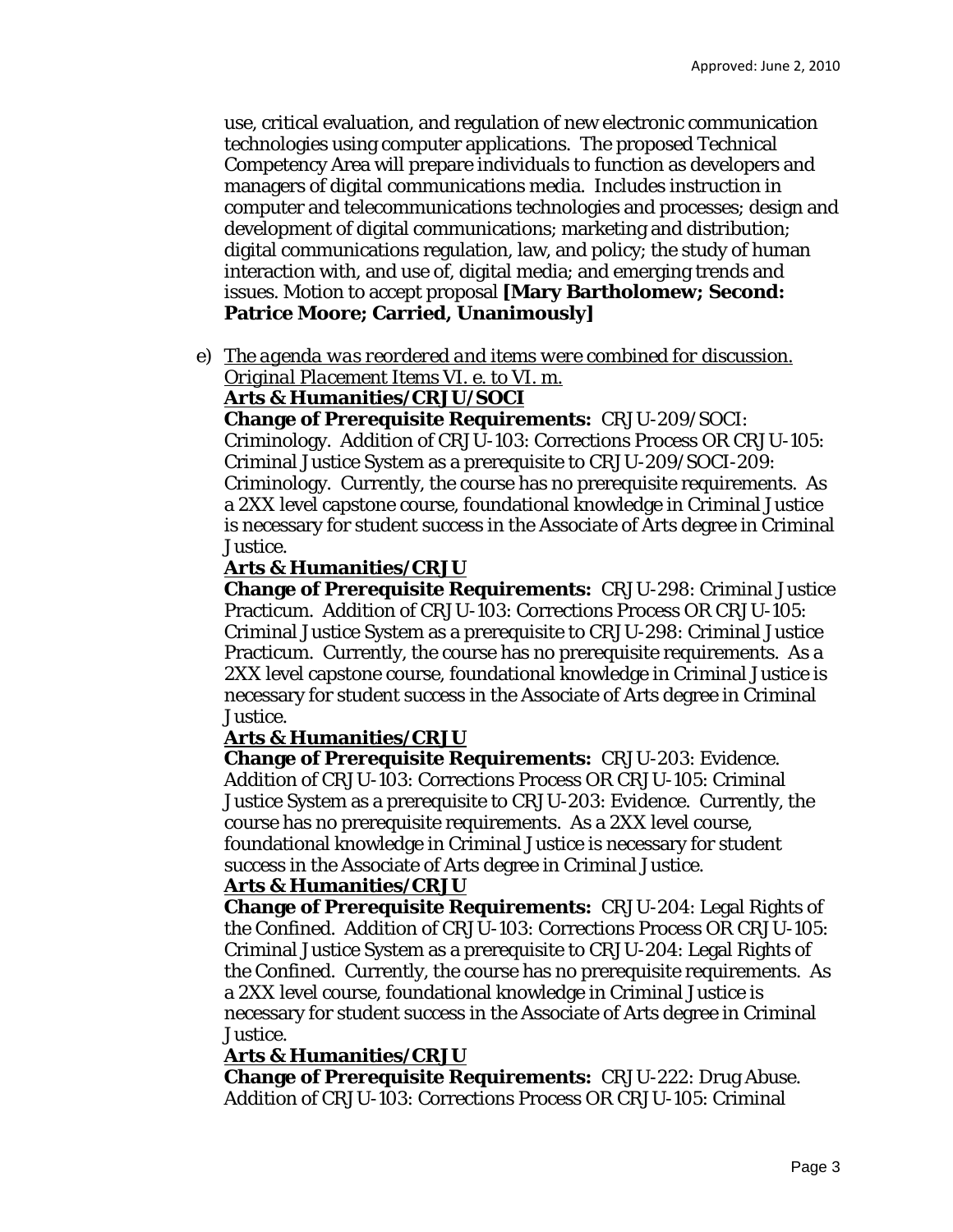Justice System as a prerequisite to CRJU-222: Drug Abuse. Currently, the course has no prerequisite requirements. As a 2XX level course, foundational knowledge in Criminal Justice is necessary for student

success in the Associate of Arts degree in Criminal Justice.

#### **Arts & Humanities/CRJU/SOCI**

**Change of Prerequisite Requirements:** CRJU-240/SOCI: Juvenile Delinquency. Addition of CRJU-103: Corrections Process OR CRJU-105: Criminal Justice System as a prerequisite to CRJU-240/SOCI: Juvenile Delinquency. Currently, the course has no prerequisite requirements. As a 2XX level course, foundational knowledge in Criminal Justice is necessary for student success in the Associate of Arts degree in Criminal Justice.

## **Arts & Humanities/CRJU**

**Change of Prerequisite Requirements:** CRJU-261: Constitutional Law. Addition of CRJU-103: Corrections Process OR CRJU-105: Criminal Justice System as a prerequisite to CRJU-261: Constitutional Law. Currently, the course has no prerequisite requirements. As a 2XX level course, foundational knowledge in Criminal Justice is necessary for student success in the Associate of Arts degree in Criminal Justice.

## **Arts & Humanities/CRJU/SOCI**

**Change of Prerequisite Requirements:** CRJU-270/SOCI-270: Victimology. Addition of CRJU-103: Corrections Process OR CRJU-105: Criminal Justice System as a prerequisite to CRJU-270: Victimology. Currently, the course has no prerequisite requirements. As a 2XX level course, foundational knowledge in Criminal Justice is necessary for student success in the Associate of Arts degree in Criminal Justice.

# **Arts & Humanities/CRJU**

**Change of Prerequisite Requirements:** CRJU-295: Criminal Justice Research. Addition of CRJU-103: Corrections Process OR CRJU-105: Criminal Justice System as a prerequisite to CRJU-295: Criminal Justice Research. Currently, the course has no prerequisite requirements. As a 2XX level capstone course, foundational knowledge in Criminal Justice is necessary for student success in the Associate of Arts degree in Criminal Justice. Motion to accept proposals **[Motion: Mary Bartholomew; Second: Sallye Raymond; Carried, Unanimously]**

f) *The Agenda was reordered. Original Placement Item VI.n. Item Removed from Consideration by Author/Creator*

#### **Arts & Humanities/CRJU**

**Program Revision:** Associate of Arts in Criminal Justice. Revise the Associate of Arts in Criminal Justice. Add: PSYC-290: Forensic Psychology to the list of choices (15 hours) in Required Courses in Major. Forensic Psychology is a useful course in the Criminal Justice/Research field.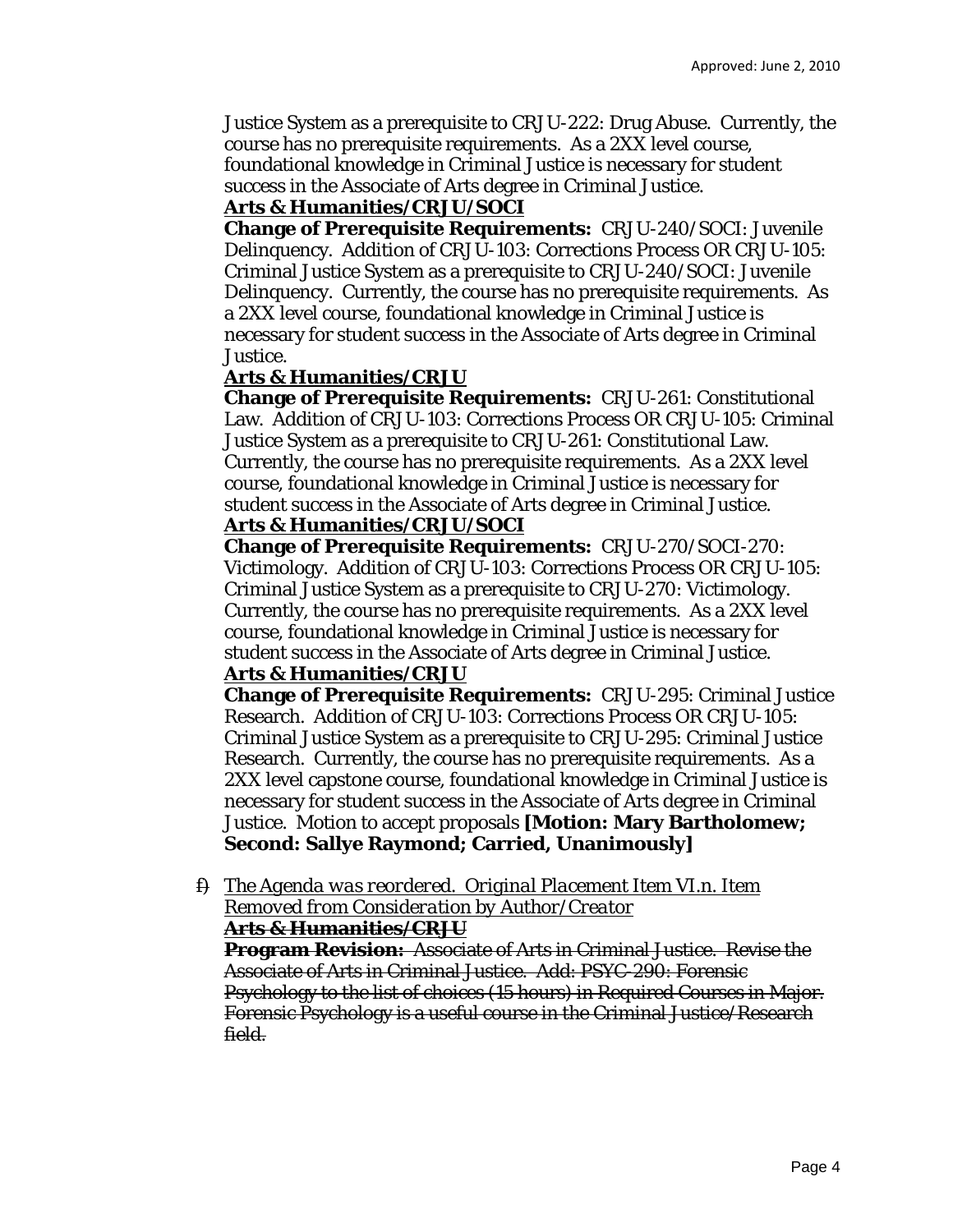- g) *The Agenda was reordered. Original Placement Item VI.o.*  **Arts & Humanities/CRJU Program Revision:** Associate of Arts in Criminal Justice. Delete: Approved Electives. Program hours decrease from **69** to **60** to comply with Board of Regents for Louisiana Higher Education Academic Affairs Policy 2.15. Motion to accept proposal **[Motion: Sallye Raymond; Second: Janet Colletti; Carried, Unanimously]**
- h) *The agenda was reordered, Original Placement Item VI. p.* **Communication/ASLS**

**Change of Program Description:** Revise the description of the Associate of Arts in American Sign Language Interpreting to state: "The American Sign Language Interpreting Studies Department recognizes that a sociolinguistic and cultural approach to the instruction of signed language, specifically American Sign Language, best models the language used in conversation, formally and informally, by the Deaf community and is incorporated into all educational components of the ASLS curriculum. The American Sign Language Interpreting degree provides academic instruction in the field of sign language interpreting. The program prepares interpreters to work in a variety of entry level settings with a diverse population. Upon completion of the degree, students are prepared to take the national certification knowledge examination and to seek advance degrees." The revised description more accurately reflects the content and purpose of the degree program. Motion to accept proposal **[Motion: Mary Bartholomew; Second: Patrice Moore; Carried, Unanimously]**

i) *The agenda was reordered, Original Placement Item VI.q*. **Communication/ASLS**

**Program Termination:** Certificate of Technical Studies in American Sign Language Studies. Delete the Certificate of Technical Studies program in American Sign Language Studies. Motion to accept proposal **[Motion: Mary Bartholomew; Second: Patrice Moore; Carried, Unanimously]**

j) *The agenda was reordered, Original Placement Item VI.r.* **Communication/ASLS**

**Program Revision:** Associate of Arts in American Sign Language Interpreting. Add: ASLS-101: American Sign Language I as a prerequisite to all courses in the degree program. Success in ASLS courses is dependent on foundational knowledge gained in ASLS-101: American Sign Language I. Adding the course as a prerequisite to other courses in the degree program will increase opportunities for student learning and success throughout the degree program. Delete: Required Related Courses: PSYC-127: General Psychology and SOCI-250: Studies in Cultural Diversity. Add: Social Science Requirement, 6 hours (with 3 hours at the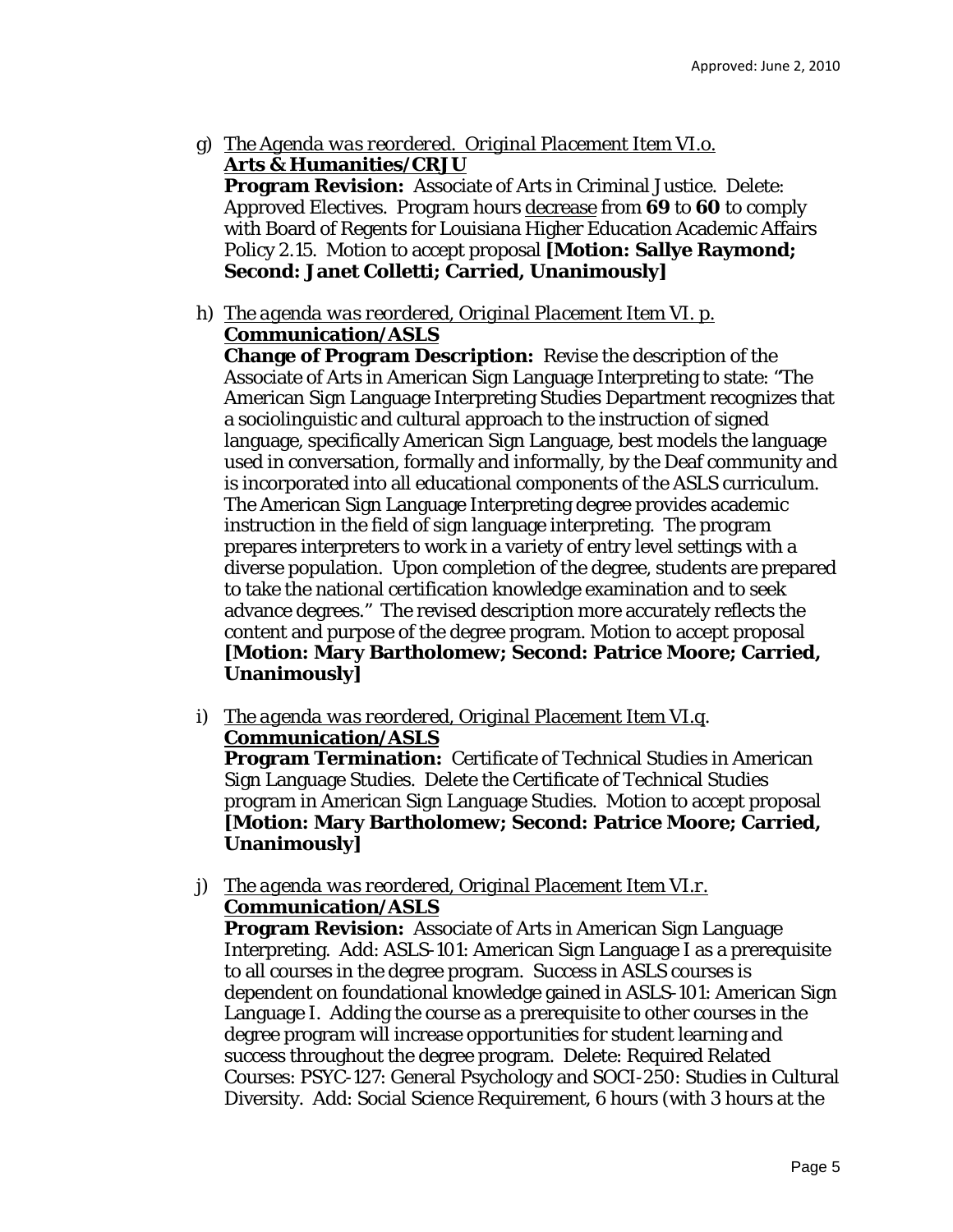2XX level) to General Education Requirements. This allows students in the program to self-select General Education Social Science requirements from the menu of options, as opposed to defining General Education Social Sciences requirements. Delete: PHIL-175: Social Ethics from General Education Requirements. Add: Humanities requirement (3 hours) to General Education Requirements. This allows students in the program to self-select General Education Humanities requirement from the menu of options, as opposed to defining General Education Humanities requirement. Delete: ASLS-210: Comparative Linguistics from Required Courses in Major. Total program hours decrease from **69** to **66**. Motion to accept proposal **[Motion: Mary Bartholomew; Second: Sheila Hickman; Carried, Unanimously]**

k) *The agenda was reordered and items were combined for discussion. Original Placement Items VI.s.to VI.z*

#### **Communication/ASLS**

**Change of Course Title**: ASLS-204: Fingerspelling. Change the title of ASLS-204: Fingerspelling to ASLS-204: Fingerspelling and Numbering in ASL. The new title more accurately reflects the content and identified outcomes of the course.

#### **Communication/ASLS**

**Change of Course Title**: ASLS-205: ASL Literature. Change the title of ASLS-205: ASL Literature to ASLS-205: ASL Narratives. The new title more accurately reflects the content and identified outcomes of the course. **Communication/ASLS**

**Change of Course Title**: ASLS-220: Fundaments of Transliteration. Change the title of ASLS-220: Fundamentals of Transliteration to ASLS-220: Introduction to Interpreting. The new title more accurately reflects the content and identified outcomes of the course.

#### **Communication/ASLS**

**Change of Course Title**: ASLS-235: Applied Linguistics. Change the title of ASLS-235: Applied Linguistics to ASLS-235: Discourse Analysis. The new title more accurately reflects the content and identified outcomes of the course.

#### **Communication/ASLS**

**Change of Course Title**: ASLS-252: Transliteration. Change the title of ASLS-252: Transliteration to ASLS-252: Specialized Topics in Interpreting. The new title more accurately reflects the content and identified outcomes of the course.

#### **Communication/ASLS**

**Change of Course Title**: ASLS-261: Interpreting I. Change the title of ASLS-261: Interpreting I to ASLS-261: English-to-ASL Interpreting. The new title more accurately reflects the content and identified outcomes of the course.

#### **Communication/ASLS**

**Change of Course Title**: ASLS-262: Interpreting II. Change the title of ASLS-262: Interpreting to ASLS-262: ASL-to-English Interpreting. The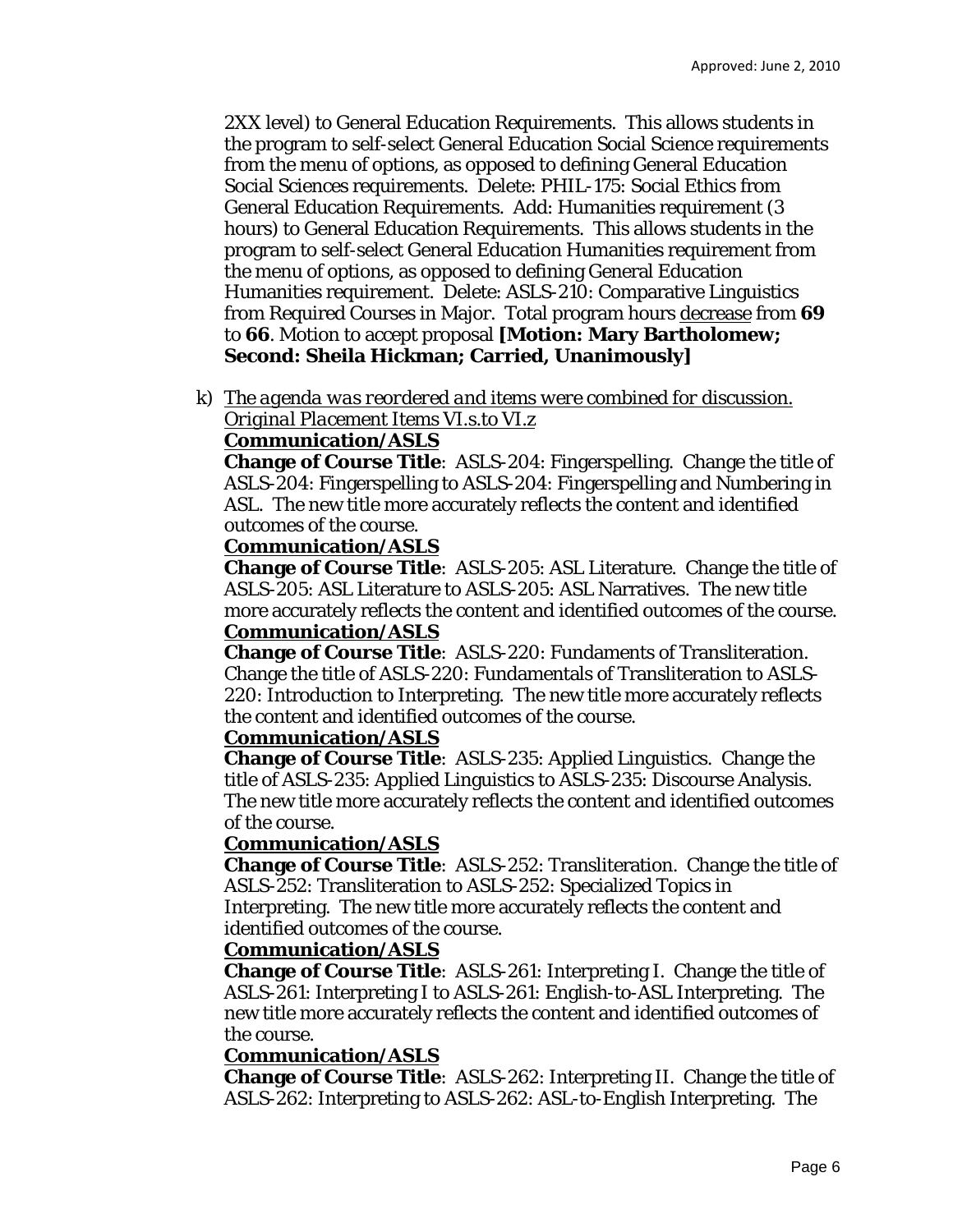new title more accurately reflects the content and identified outcomes of the course.

#### **Communication/ASLS**

**Change of Course Title**: ASLS-263: Practicum. Change the title of ASLS-263: Practicum to ASLS-263: Interpreting Practicum. The new title more accurately reflects the content and identified outcomes of the course. Motion to accept proposals **[Motion: Mary Bartholomew; Second: Sheila Hickman; Carried, Unanimously]**

l) *The agenda was reordered, Original Placement Item VI. aa.* **Communication/ASLS**

**Course Deletion**: ASLS-210: Comparative Linguistics. Delete the course, ASLS-210: Comparative Linguistics, from the catalog of course offerings. Motion to accept proposal **[Motion: Mary Bartholomew; Second: Patrice Moore; Carried, Unanimously]**

m) *The agenda was reordered and items were combined for discussion. Original Placement Items VI.bb. to VI. cc.*

**Concept of New Program:** Associate of Arts for Transfer. Creation of an Associate of Arts degree program designed for Transfer. The degree will contain 39 hours of General Education Coursework and 21 hours of specialized tracks leading to Baccalaureate of Arts degrees in a range of subjects. Framework will be developed as a joint effort of the LCTCS Colleges. The degree will block transfer, as opposed to course-by-course, to Louisiana Universities in the Louisiana University, Southern University, and University of Louisiana Systems, and was promulgated by Louisiana Act-356.

**Concept of New Program:** Associate of Science for Transfer. Creation of an Associate of Science degree program designed for Transfer. The degree will contain 39 hours of General Education Coursework and 21 hours of specialized tracks leading to Baccalaureate of Science degrees in a range of subjects. Framework will be developed as a joint effort of the LCTCS Colleges. . The degree will block transfer, as opposed to courseby-course, to Louisiana Universities in the Louisiana University, Southern University, and University of Louisiana Systems, and was promulgated by Louisiana Act-356. Motion to accept proposals **[Motion: Mary Bartholomew; Second: Deborah Skevington; Carried, Unanimously]** 

n) *Note: The following item was added for consideration by majority agreement of the Committee*

# **Allied Health/PTAP**

**Revision of Program Description/Admission Criteria:** Associate of Applied Science in Physical Therapy Assistant. Change deadline for receipt of Admission Application *from* March 30 *to* March 31; Increase Grade Point Average in Science courses *from* 2.0 *to* 2.5; Increase volunteer hours *from* a total of 40 *to* a total of 60 (with 30 hours at each facility).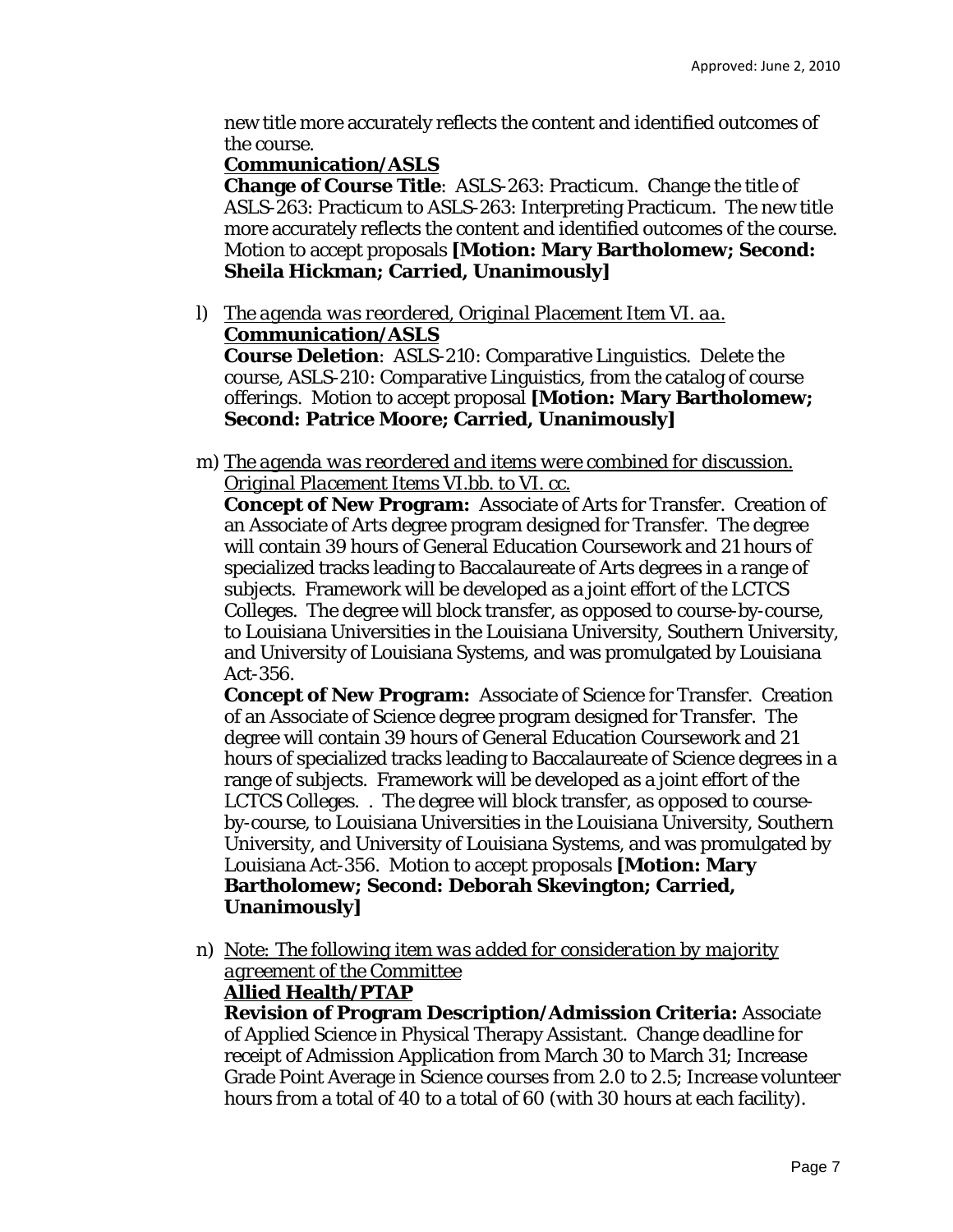Motion to accept proposal **[Motion: Mary Bartholomew; Second: Sheila Hickman; Carried, Unanimously]**.

#### **VII. Consent Agenda**

a) **Communication/ASLS**

**Master Syllabus Revision:** ASLS-101: American Sign Language I. Revise the Master Syllabus for ASLS-101: American Sign Language I to comply with PPM: AA.1503.1A.

#### b) **Communication/ASLS**

**Master Syllabus Revision:** ASLS-102: American Sign Language II. Revise the Master Syllabus for ASLS-101: American Sign Language II to comply with PPM: AA.1503.1A.

c) **Communication/ASLS**

**Master Syllabus Revision:** ASLS-150: Introduction to Deaf Studies. Revise the Master Syllabus for ASLS-150: Introduction to Deaf Studies to comply with PPM: AA.1503.1A.

d) **Communication/ASLS**

**Master Syllabus Revision:** ASLS-201: American Sign Language III. Revise the Master Syllabus for ASLS-201: American Sign Language III to comply with PPM: AA.1503.1A.

e) **Communication/ASLS**

**Master Syllabus Revision:** ASLS-202: American Sign Language IV. Revise the Master Syllabus for ASLS-202: American Sign Language IV to comply with PPM: AA.1503.1A.

f) **Communication/ASLS**

**Master Syllabus Revision:** ASLS-204: Fingerspelling and Numbering in ASL. Revise the Master Syllabus for ASLS-204: Fingerspelling and Numbering in ASL to reflect new title, updated course content, and to comply with PPM: AA.1503.1A.

g) **Communication/ASLS**

**Master Syllabus Revision:** ASLS-205: ASL Narratives. Revise the Master Syllabus for ASLS-205: ASL Narrativies to reflect new title and to comply with PPM: AA.1503.1A.

h) **Communication/ASLS**

**Master Syllabus Revision:** ASLS-220: Introduction to Interpreting. Revise the Master Syllabus for ASLS-220: Introduction to Interpreting to reflect new title and to comply with PPM: AA.1503.1A.

i) **Communication/ASLS**

**Master Syllabus Revision:** ASLS-235: Discourse Analysis. Revise the Master Syllabus for ASLS-235: Discourse Analysis to reflect new title, updated course content, and to comply with PPM: AA.1503.1A.

j) **Communication/ASLS**

**Master Syllabus Revision:** ASLS-252: Specialized Topics in Interpreting. Revise the Master Syllabus for ASLS-252: Specialized Topics in Interpreting to reflect new title, updated course content, and to comply with PPM: AA.1503.1A.